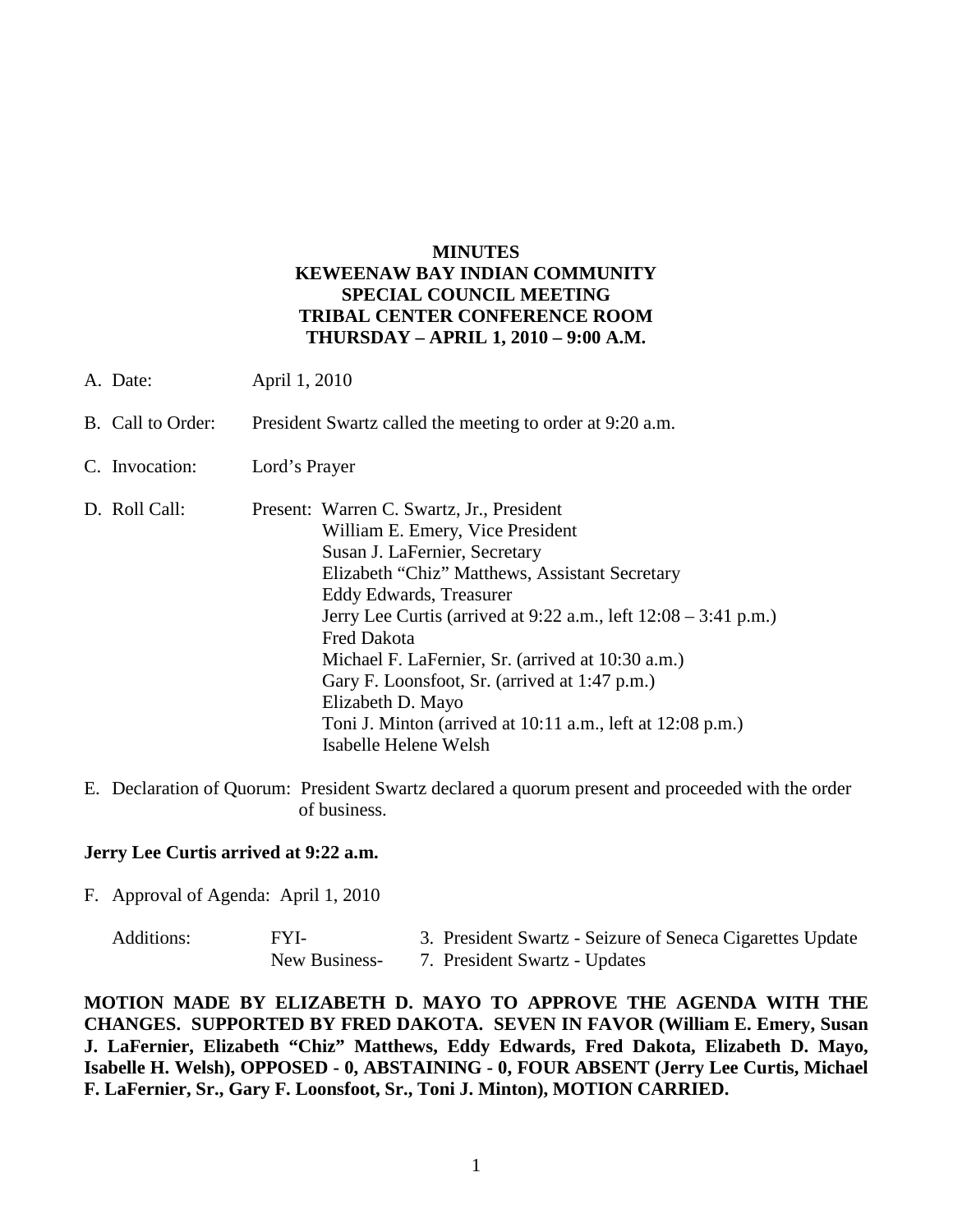(Jerry Lee Curtis out of the room)

- G. For Your Information:
	- 1. Food Sanitation Survey Report for Big Bucks Bingo Hall I.H.S. Rhinelander District Office of Environmental Health
	- 2. A letter from Larry Echo Hawk, Assistant Secretary Indian Affairs, U.S. Department of the Interior Office of the Secretary, regarding the Tribal Consultation Team being formed to draft the Interior's Tribal Consultation Policy
	- 3. Seizure of Seneca Cigarettes Update Federal Judge won't stop State from seizure of Seneca cigarettes or delivery trucks
- H. Approval of Meeting Minutes:
	- 1. November 5, 2009

**MOTION MADE BY ELIZABETH D. MAYO TO APPROVE THE NOVEMBER 5, 2009 MEETING MINUTES. SUPPORTED BY FRED DAKOTA. FIVE IN FAVOR (Susan J. LaFernier, Elizabeth "Chiz" Matthews, Fred Dakota, Elizabeth D. Mayo, Isabelle H. Welsh), OPPOSED - 0, THREE ABSTAINING (William E. Emery, Eddy Edwards, Jerry Lee Curtis), THREE ABSENT (Michael F. LaFernier, Sr., Gary F. Loonsfoot, Sr., Toni J. Minton), MOTION CARRIED.**

2. November 6, 2009

**MOTION MADE BY FRED DAKOTA TO APPROVE THE NOVEMBER 6, 2009 MEETING MINUTES. SUPPORTED BY WILLIAM E. EMERY. FIVE IN FAVOR (William E. Emery, Susan J. LaFernier, Fred Dakota, Elizabeth D. Mayo, Isabelle H. Welsh), OPPOSED - 0, THREE ABSTAINING (Elizabeth "Chiz" Matthews, Eddy Edwards, Jerry Lee Curtis), THREE ABSENT (Michael F. LaFernier, Sr., Gary F. Loonsfoot, Sr., Toni J. Minton), MOTION CARRIED.** 

3. November 7, 2009

**MOTION MADE BY FRED DAKOTA TO APPROVE THE NOVEMBER 7, 2009 MEETING MINUTES. SUPPORTED BY ELIZABETH "CHIZ" MATTHEWS. SIX IN FAVOR (William E. Emery, Susan J. LaFernier, Elizabeth "Chiz" Matthews, Fred Dakota, Elizabeth D. Mayo, Isabelle H. Welsh), OPPOSED - 0, TWO ABSTAINING (Eddy Edwards, Jerry Lee Curtis), THREE ABSENT (Michael F. LaFernier, Sr., Gary F. Loonsfoot, Sr., Toni J. Minton), MOTION CARRIED.**

4. November 12, 2009

Elizabeth Mayo stated she wants to see the OHA Monthly Financials handed over to the Tribal Council.

Eddy Edwards replied the OHA Board receives the monthly financial reports and that it is the responsibility of the OHA Board to hand them in.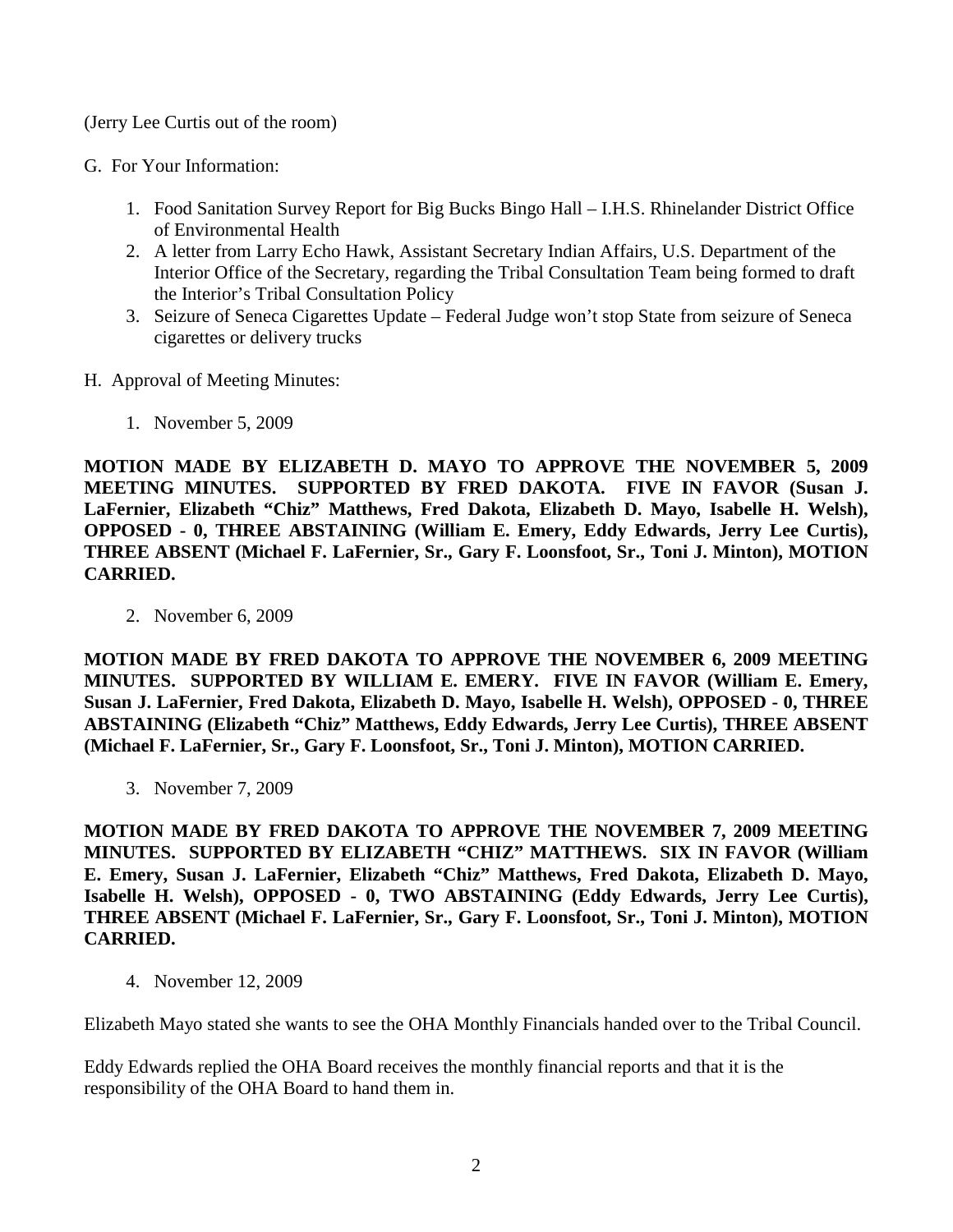William Emery (OHA Board Member) will inform the Housing Board to get them turned in to the Council monthly.

**MOTION MADE BY FRED DAKOTA TO APPROVE THE NOVEMBER 12, 2009 MEETING MINUTES. SUPPORTED BY ELIZABETH "CHIZ" MATTHEWS. FOUR IN FAVOR (Susan J. LaFernier, Elizabeth "Chiz" Matthews, Fred Dakota, Elizabeth D. Mayo), ONE OPPOSED (Jerry Lee Curtis), TWO ABSTAINING (William E. Emery, Eddy Edwards,), FOUR ABSENT (Michael F. LaFernier, Sr., Gary F. Loonsfoot, Sr., Toni J. Minton, Isabelle H. Welsh), MOTION CARRIED.**

(Isabelle Welsh is out of the room)

- I. Old Business:
	- 1. John Baker, Attorney John E. Varline, Jr. New Business License JJ Pawn

**MOTION MADE BY EDDY EDWARDS TO APPROVE THE BUSINESS LICENSE FOR JOHN E. VARLINE, JR. DOING BUSINESS AS JJ PAWN. SUPPORTED BY ISABELLE H. WELSH. EIGHT IN FAVOR (William E. Emery, Susan J. LaFernier, Elizabeth "Chiz" Matthews, Eddy Edwards, Jerry Lee Curtis, Fred Dakota, Elizabeth D. Mayo, Isabelle H. Welsh), OPPOSED - 0, ABSTAINING - 0, THREE ABSENT (Michael F. LaFernier, Sr., Gary F. Loonsfoot, Sr., Toni J. Minton), MOTION CARRIED.**

- J. New Business:
	- 1. John Baker, Attorney/Jim Nardi Adoption Agreement/Resolution KB-1742-2010 adopts the Massachusetts Mutual Life Insurance Co. Non-standardized Prototype Profit Sharing/401(K) Plan and the Defined Contribution Prototype Plan and Trust Basic Plan Document (2008) as a complete restatement effective January 2, 2010 to be known as the KBIC 401(K) Plan ("Restated Plan") with related employers. They will check whether to add OCC as a related employer.

## **Toni Minton arrived at 10:11 a.m.**

**MOTION MADE BY EDDY EDWARDS TO APPROVE RESOLUTION KB-1742-2010 MASS MUTUAL 401K PLAN AND THE ADOPTION AGREEMENT AND TO WAIVE THE APPROVAL OF THE MINUTES. SUPPORTED BY WILLIAM E. EMERY. EIGHT IN FAVOR (William E. Emery, Susan J. LaFernier, Elizabeth "Chiz" Matthews, Eddy Edwards, Jerry Lee Curtis, Fred Dakota, Elizabeth D. Mayo, Isabelle H. Welsh), OPPOSED - 0, ONE ABSTAINING (Toni J. Minton), TWO ABSENT (Michael F. LaFernier, Sr., Gary F. Loonsfoot, Sr.), MOTION CARRIED.**

**Break: 10:12 – 10:30 a.m.** 

**Mike LaFernier, Sr. arrived at 10:30 a.m.**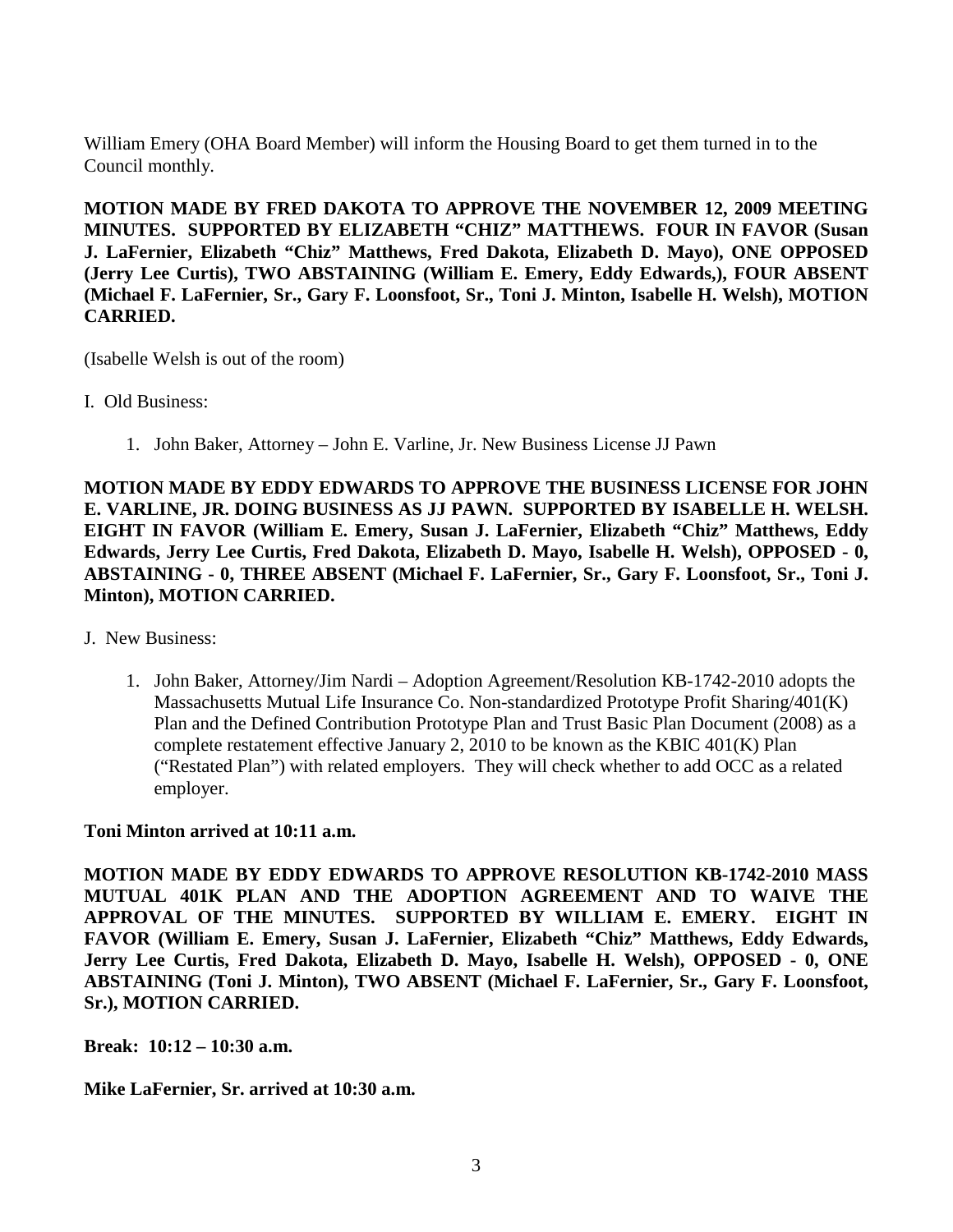2. President Swartz/Susan LaFernier, Secretary – Committee Application Selections

Susan LaFernier had questions regarding the selection of committee members that were brought up last year. (See handout) Guidelines may also need to be set.

Committee Vacancy Selections were done by a ballot vote. Results:

There was a question (tie vote) whether to pick (1) parent or (4) parents. President Swartz broke the tie to pick (1) parent.

| <b>Education Committee -</b>     | Vicki Emery                                                                                                               |
|----------------------------------|---------------------------------------------------------------------------------------------------------------------------|
| Election Board –                 | Diana Chaudier and Loretta Hugo                                                                                           |
| Enrollment Board -               | Glen Bressette, Sr., Gretchen Emery, Violet Friisvall, Robin Roe,<br>William Swartz, Loretta Hugo, and Molly Loonsfoot    |
| Hiring Committee $-$             | Michelle St. George, Patricia Gerard, Wanda Seppanen, Mathew<br>Shalifoe, Sr., Amy St. Arnold, and Charles Loonsfoot, Sr. |
| Indian Child Welfare Committee - | Doreen Blaker and Lori Muhlig                                                                                             |
| Natural Resources Committee -    | Duane Misegan and Becky Genschow                                                                                          |
| Powwow Committee -               | Mary Kostamo, Nannette Beck, Becky Genschow, and Glen<br>Bressette, Sr.                                                   |

## **Jerry Lee Curtis and Toni Minton left at 12:08 p.m.**

## **Lunch: 12:08 – 1:25 p.m.**

3. Brad Dakota, Chief Judge – Tribal Court (2) Smart Phone Purchases for the Chief Judge and Associate Judge

**MOTION MADE BY MICHAEL F. LAFERNIER, SR. TO APPROVE THE PURCHASE OF THE SMART PHONES AND THE SERVICE FEES. SUPPORTED BY ISABELLE H. WELSH. EIGHT IN FAVOR (William E. Emery, Susan J. LaFernier, Elizabeth "Chiz" Matthews, Eddy Edwards, Fred Dakota, Michael F. LaFernier, Sr., Elizabeth D. Mayo, Isabelle H. Welsh), OPPOSED - 0, ABSTAINING - 0, THREE ABSENT (Jerry Lee Curtis, Gary F. Loonsfoot, Sr., Toni J. Minton), MOTION CARRIED.**

- 4. Eddy Edwards
	- a) Proposed Amendment to the Enterprise Employee Handbook 11.0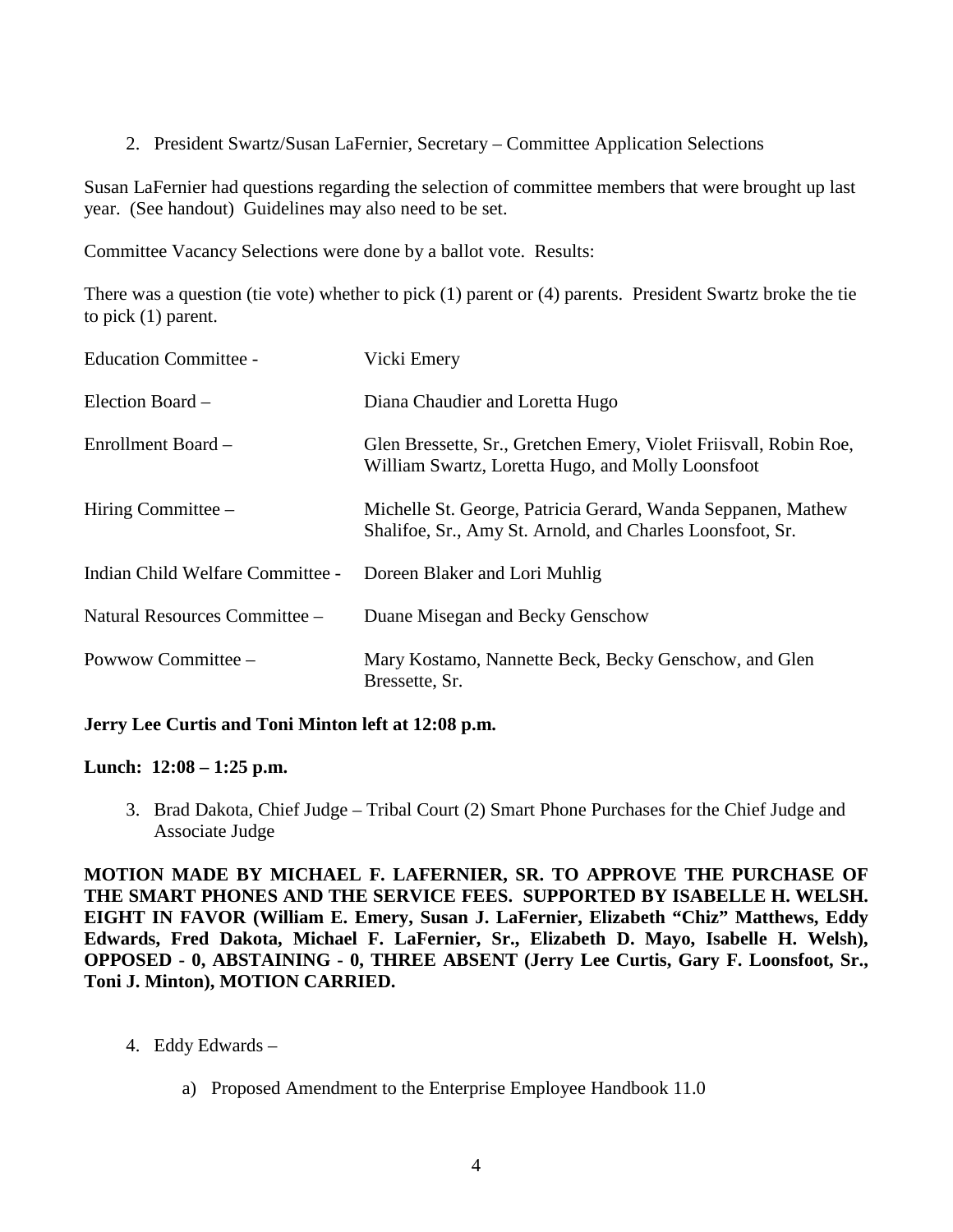**Gary Loonsfoot, Sr. arrived at 1:47 p.m.** 

**MOTION MADE BY EDDY EDWARDS TO AMEND BOTH THE ENTERPRISE AND GOVERNMENT EMPLOYEE POLICY BOOKS TO ADD THE FOLLOWING PARAGRAPH TO THE SICK LEAVE SECTION OF THE POLICY: "IF A PATTERN OF UTILIZING SICK LEAVE BECOMES EXCESSIVE THE MANAGER/DIRECTOR SHALL HAVE THE DISCRETION OF REQUIRING AN EMPLOYEE TO SUBMIT A SIGNED DOCTOR'S STATEMENT INDICATING WHAT PREVENTED THE EMPLOYEE FROM WORKING." SUPPORTED BY ELIZABETH D. MAYO. NINE IN FAVOR (William E. Emery, Susan J. LaFernier, Elizabeth "Chiz" Matthews, Eddy Edwards, Fred Dakota, Michael F. LaFernier, Sr., Gary F. Loonsfoot, Sr., Elizabeth D. Mayo, Isabelle H. Welsh), OPPOSED - 0, ABSTAINING - 0, TWO ABSENT (Jerry Lee Curtis, Toni J. Minton), MOTION CARRIED.**

> b) Donation Request from Cheryl Bogda for her mother, Lois Bogda – assistance while she is with her terminally ill son.

**MOTION MADE BY ELIZABETH D. MAYO TO APPROVE \$1,000.00 TO LOIS BOGDA TO HELP RELIEVE HER FINANCIAL STRESS WHILE SHE STAYS WITH HER TERMINALLY ILL SON. SUPPORTED BY WILLIAM E. EMERY. NINE IN FAVOR (William E. Emery, Susan J. LaFernier, Elizabeth "Chiz" Matthews, Eddy Edwards, Fred Dakota, Michael F. LaFernier, Sr., Gary F. Loonsfoot, Sr., Elizabeth D. Mayo, Isabelle H. Welsh), OPPOSED - 0, ABSTAINING - 0, TWO ABSENT (Jerry Lee Curtis, Toni J. Minton), MOTION CARRIED.**

5. Jim Nardi, Human Resources – Interview Selections for the Baraga Casino General Manager Position. The Committee selected (6) applicants.

**MOTION MADE BY EDDY EDWARDS TO INTERVIEW THE SIX CANDIDATES FOR THE GENERAL MANAGER POSITION THAT WERE RECOMMENDED BY THE HUMAN RESOURCE DEPARTMENT AND PAY FOR THEIR TRAVEL EXPENSES INCLUDING A ONE-NIGHT STAY IF NEEDED. SUPPORTED BY WILLIAM E. EMERY. NINE IN FAVOR (William E. Emery, Susan J. LaFernier, Elizabeth "Chiz" Matthews, Eddy Edwards, Fred Dakota, Michael F. LaFernier, Sr., Gary F. Loonsfoot, Sr., Elizabeth D. Mayo, Isabelle H. Welsh), OPPOSED - 0, ABSTAINING - 0, TWO ABSENT (Jerry Lee Curtis, Toni J. Minton), MOTION CARRIED.**

6. Todd Warner, NRD – a) Proposed Plan for Special Walleye Spearing Harvest 2010

**MOTION MADE BY ELIZABETH "CHIZ" MATTHEWS TO GO INTO CLOSED SESSION AT 2:00 P.M. SUPPORTED BY GARY F. LOONSFOOT, SR. SIX IN FAVOR (William E. Emery, Elizabeth "Chiz" Matthews, Eddy Edwards, Michael F. LaFernier, Sr., Gary F. Loonsfoot, Sr., Isabelle H. Welsh), THREE OPPOSED (Susan J. LaFernier, Fred Dakota, Elizabeth D. Mayo), ABSTAINING - 0, TWO ABSENT (Jerry Lee Curtis, Toni J. Minton), MOTION CARRIED.**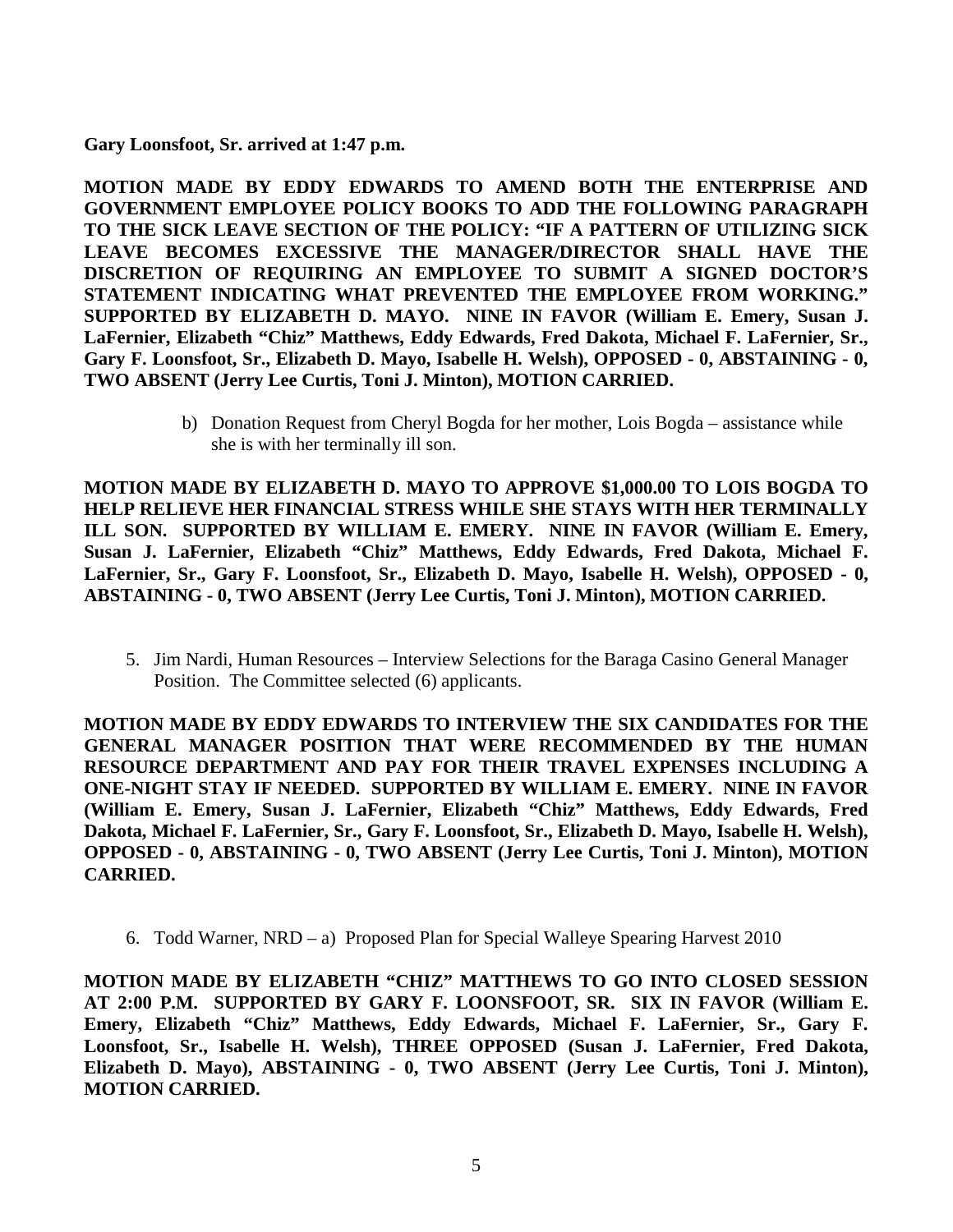**MOTION MADE BY FRED DAKOTA TO GO INTO OPEN SESSION AT 2:38 P.M. SUPPORTED BY ELIZABETH D. MAYO. NINE IN FAVOR (William E. Emery, Susan J. LaFernier, Elizabeth "Chiz" Matthews, Eddy Edwards, Fred Dakota, Michael F. LaFernier, Sr., Gary F. Loonsfoot, Sr., Elizabeth D. Mayo, Isabelle H. Welsh), OPPOSED - 0, ABSTAINING - 0, TWO ABSENT (Jerry Lee Curtis, Toni J. Minton), MOTION CARRIED.**

Proposed Plan for Special Walleye Spearing Harvest 2010 –

**MOTION MADE BY GARY F. LOONSFOOT, SR. THAT THE COUNCIL FINDS SPECIAL CIRCUMSTANCES EXIST WHICH WARRANT AN EXCEPTION FROM THE REGULATIONS AND TO INITIATE THE PROPOSED PLAN FOR SPECIAL WALLEYE SPEARING HARVEST IN PORTAGE LAKE FOR 2010 AT A 6% HARVEST OF WALLEYE AND TO DESIGNATE A LANDING SITE. SUPPORTED BY ELIZABETH D. MAYO. EIGHT IN FAVOR (William E. Emery, Susan J. LaFernier, Elizabeth "Chiz" Matthews, Eddy Edwards, Fred Dakota, Gary F. Loonsfoot, Sr., Elizabeth D. Mayo, Isabelle H. Welsh), ONE OPPOSED (Michael F. LaFernier, Sr.), ABSTAINING - 0, TWO ABSENT (Jerry Lee Curtis, Toni J. Minton), MOTION CARRIED.**

> b) KBIC-EPA Revised Tribal Environmental Agreement Review which includes 17 environmental program priorities for planning and assistance purposes

**MOTION MADE BY ELIZABETH "CHIZ" MATTHEWS TO ACCEPT THE TRIBAL ENVIRONMENTAL AGREEMENT BETWEEN THE EPA REGION 5 AND KBIC. SUPPORTED BY SUSAN J. LAFERNIER. NINE IN FAVOR (William E. Emery, Susan J. LaFernier, Elizabeth "Chiz" Matthews, Eddy Edwards, Fred Dakota, Michael F. LaFernier, Sr., Gary F. Loonsfoot, Sr., Elizabeth D. Mayo, Isabelle H. Welsh), OPPOSED - 0, ABSTAINING - 0, TWO ABSENT (Jerry Lee Curtis, Toni J. Minton), MOTION CARRIED.**

7. President Swartz – Updates regarding the Health Care Bill, a request to buy a vehicle from the Saginaw Chippewa Tribe Police Department in order for Jacob Misegan to be able to purchase it as it cannot be sold to an individual, (which was denied) and another request from Carole LaPointe, Health Director, to offer a merit increase pay to one of the nurse's who furthered her education.

**MOTION MADE BY EDDY EDWARDS TO TABLE THE REQUESTS FROM THE HEALTH DIRECTOR UNTIL THE CEO FINISHES HIS REVIEW WITHIN THE 60 DAY TIME PERIOD STARTING FROM MARCH 18. SUPPORTED BY SUSAN J. LAFERNIER. NINE IN FAVOR (William E. Emery, Susan J. LaFernier, Elizabeth "Chiz" Matthews, Eddy Edwards, Fred Dakota, Michael F. LaFernier, Sr., Gary F. Loonsfoot, Sr., Elizabeth D. Mayo, Isabelle H. Welsh), OPPOSED - 0, ABSTAINING - 0, TWO ABSENT (Jerry Lee Curtis, Toni J. Minton), MOTION CARRIED.**

- K. Closed Session:
	- 1. Todd Warner, NRD ANA Consultant Service Agreement Review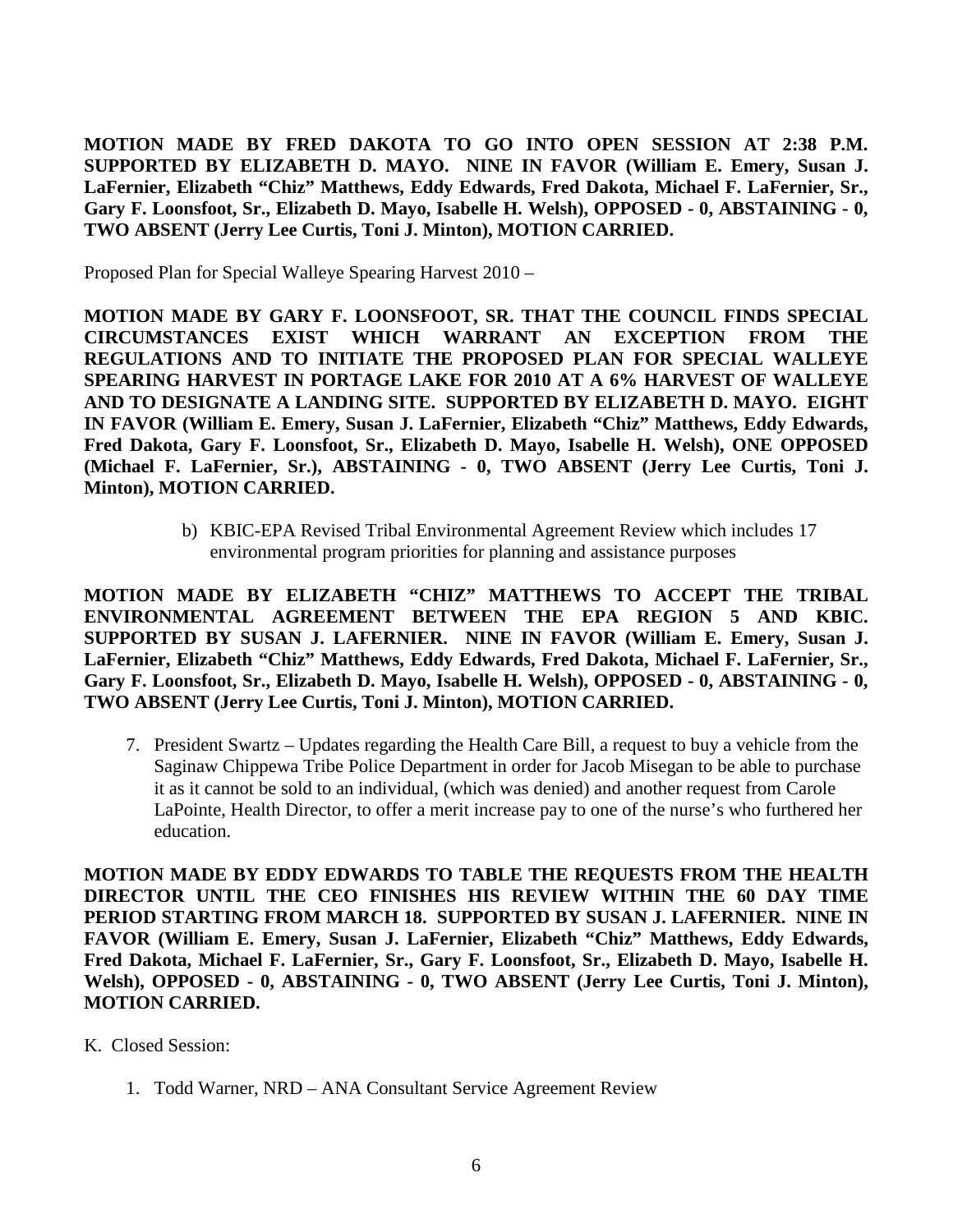- 2. Deve Sever, Radio Station Manager Service Agreement Amendment
- 3. John Baker, Tribal Attorney (not present)/Larry Denomie III, CEO

**MOTION MADE BY EDDY EDWARDS TO GO INTO CLOSED SESSION AT 3:03 P.M. SUPPORTED BY ELIZABETH "CHIZ" MATTHEWS. SEVEN IN FAVOR (William E. Emery, Susan J. LaFernier, Elizabeth "Chiz" Matthews, Eddy Edwards, Michael F. LaFernier, Sr., Gary F. Loonsfoot, Sr., Isabelle H. Welsh), ONE OPPOSED (Elizabeth D. Mayo), ABSTAINING - 0, THREE ABSENT (Jerry Lee Curtis, Fred Dakota, Toni J. Minton), MOTION CARRIED.** 

(Fred Dakota out of the room)

**MOTION MADE BY MICHAEL F. LAFERNIER, SR. TO GO INTO OPEN SESSION AT 3:36**  P.M. SUPPORTED BY FRED DAKOTA. NINE IN FAVOR (William E. Emery, Susan J. **LaFernier, Elizabeth "Chiz" Matthews, Eddy Edwards, Fred Dakota, Michael F. LaFernier, Sr., Gary F. Loonsfoot, Sr., Elizabeth D. Mayo, Isabelle H. Welsh), OPPOSED - 0, ABSTAINING - 0, TWO ABSENT (Jerry Lee Curtis, Toni J. Minton), MOTION CARRIED.**

President Swartz asked Council Member Fred Dakota to inform the Council why he is on the agenda for the Senior Citizen's meeting for Gaming Compact. He would like to know Fred's intentions.

Fred stated that he can't seem to make any headway here, so he is asking the older people to make a resolution to pass by the Council that any gaming compacts that contain a tax agreement, cannot be signed and will not be ratified until its approved by the membership of the community.

Janet Marr 2 year Professional Services Agreement – to provide plant specialist services through the ANA Grant Project "Wildlife and Habitat Inventory of the L'Anse Reservation" for \$27,200.00

**MOTION MADE BY EDDY EDWARDS TO APPROVE THE PROFESSIONAL SERVICES AGREEMENT BETWEEN THE COMMUNITY AND JANET MARR. SUPPORTED BY MICHAEL F. LAFERNIER, SR. NINE IN FAVOR (William E. Emery, Susan J. LaFernier, Elizabeth "Chiz" Matthews, Eddy Edwards, Fred Dakota, Michael F. LaFernier, Sr., Gary F. Loonsfoot, Sr., Elizabeth D. Mayo, Isabelle H. Welsh), OPPOSED - 0, ABSTAINING - 0, TWO ABSENT (Jerry Lee Curtis, Toni J. Minton), MOTION CARRIED.**

Justin Marzke Service Agreement Amendment – Radio Station

**MOTION MADE BY MICHAEL F. LAFERNIER, SR. TO APPROVE THE FIRST AMENDMENT TO THE SERVICE AGREEMENT BETWEEN THE COMMUNITY AND JUSTIN MARZKE. SUPPORTED BY EDDY EDWARDS. NINE IN FAVOR (William E. Emery, Susan J. LaFernier, Elizabeth "Chiz" Matthews, Eddy Edwards, Fred Dakota, Michael F. LaFernier, Sr., Gary F. Loonsfoot, Sr., Elizabeth D. Mayo, Isabelle H. Welsh), OPPOSED - 0, ABSTAINING - 0, TWO ABSENT (Jerry Lee Curtis, Toni J. Minton), MOTION CARRIED.**

**Jerry Lee Curtis returned to the meeting at 3:41 p.m.**